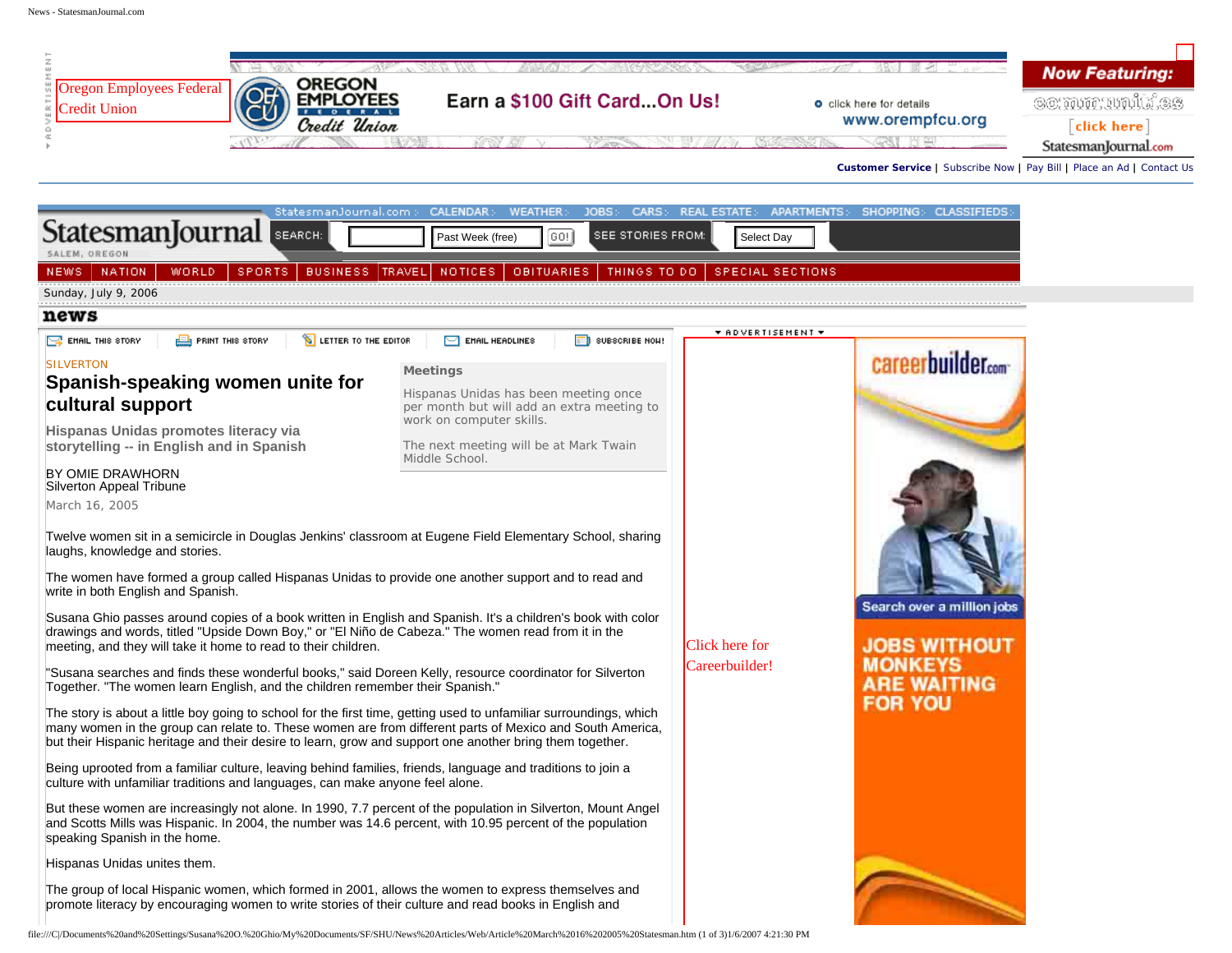News - StatesmanJournal.com

Spanish to their children.

"They all have a chance to share stories from their childhood," said Ghio, a native Argentinean and Spanish teacher and group leader for Hispanas Unidas.

Rosa Campos said that through talking and writing, she can express to the group everything she remembers about her country and has been able to write more and more.

Each group member plans to eventually write her own story, and the group will compile the stories into a book.

Twelve women. Twelve stories.

The group includes its four original members:

• Cecilia Poblete moved from Chile to Silverton four years ago to be with her husband. She works as an instructional aide at Parrish Middle School in Salem.

• Mary Carmen Cressey is from Puebla, Mexico, and earned a degree in marketing in Mexico.

• Campos is from Puebla and left a career as a veterinarian to come to Oregon to make more money to send back to Mexico.

• Karla Smith moved to Salem from San Luis, Mexico, and has two children.

All are at least semi-fluent in English, through means such as English as a Second Language classes, watching television and talking with people.

The group received a \$9,500 grant from Verizon in September, allowing Ghio to purchase books for the group members, pay for child care and arrange for a bus to pick up the women who live in Silverton.

"The women really bonded with each other," said Kelly of Silverton Together, "and so their project was to become a permanent group."

> A TOP OF PAGE [Post Comment](http://news.statesmanjournal.com/sjforum/start_topic.cfm?forum=19&artid=503160322&headline=Spanish-speaking%20women%20unite%20for%20cultural%20support)

# <u>. SOUND OFF</u>

#### OTHER ARTICLES FROM: Sunday, July 9

#### **[News](http://159.54.226.83/apps/pbcs.dll/section?Category=NEWS)**

- **[Contamination an issue at Boise site](http://159.54.226.83/apps/pbcs.dll/article?AID=/20060709/NEWS/607090327)**
- **[Man faces rape, sex-abuse charges](http://159.54.226.83/apps/pbcs.dll/article?AID=/20060709/NEWS/607090318)**
- **[Four people homeless after house fire](http://159.54.226.83/apps/pbcs.dll/article?AID=/20060709/NEWS/607090316)**
- **A** reminder of sacrifices
- [Salem woman dies in single-car crash](http://159.54.226.83/apps/pbcs.dll/article?AID=/20060709/NEWS/607090317)
- [Salem planning panel may grow by 2](http://159.54.226.83/apps/pbcs.dll/article?AID=/20060709/NEWS/607090319)
- [Park honors Faussett's feat, era](http://159.54.226.83/apps/pbcs.dll/article?AID=/20060709/NEWS/607090323)
- [Salem-based educator for blind will get award today](http://159.54.226.83/apps/pbcs.dll/article?AID=/20060709/NEWS/607090321)

### **[State Government](http://159.54.226.83/apps/pbcs.dll/section?Category=STATE)**

- [State managers' salaries often fall short](http://159.54.226.83/apps/pbcs.dll/article?AID=/20060709/STATE/607090329/1042)
- [4-year freeze sets some salaries askew](http://159.54.226.83/apps/pbcs.dll/article?AID=/20060709/STATE/607090325/1042)
- [In 22-state comparison, legislator pay near middle](http://159.54.226.83/apps/pbcs.dll/article?AID=/20060709/STATE/607090324/1042)
- [Democrats aim for gains in state Legislature](http://159.54.226.83/apps/pbcs.dll/article?AID=/20060709/STATE/607090322/1042)

### **[Business](http://159.54.226.83/apps/pbcs.dll/section?Category=BUSINESS)**

**[County fairs have grown from their rural roots](http://159.54.226.83/apps/pbcs.dll/article?AID=/20060709/BUSINESS/607090304/1040)** [Salem program makes permit process a priority](http://159.54.226.83/apps/pbcs.dll/article?AID=/20060709/BUSINESS/607090303/1040)

# **[Columnists](http://159.54.226.83/apps/pbcs.dll/section?Category=COLUMN)**

- [TV section reflects changing viewing habits](http://159.54.226.83/apps/pbcs.dll/article?AID=/20060709/COLUMN0701/607090315/1064)
- [Real arts drama happens behind the scenes](http://159.54.226.83/apps/pbcs.dll/article?AID=/20060709/COLUMN0801/607090306/1064)

# **[Sports](http://159.54.226.83/apps/pbcs.dll/section?Category=SPORTS)**

- **Fimbers beat Coventry on penalty kicks**
- [Withnell to play for tournament title today](http://159.54.226.83/apps/pbcs.dll/article?AID=/20060709/SPORTS/607090333/1018)
- **[Rhodes set for nationals](http://159.54.226.83/apps/pbcs.dll/article?AID=/20060709/SPORTS/607090330/1018)**
- **[Bateman realizing dream behind steering wheel](http://159.54.226.83/apps/pbcs.dll/article?AID=/20060709/SPORTS/607090332/1018)**
- **EXTENDING** [Hough qualifies first in Top Alcohol Funny Car](http://159.54.226.83/apps/pbcs.dll/article?AID=/20060709/SPORTS/607090326/1018)
- [Volcanoes drop 2nd straight](http://159.54.226.83/apps/pbcs.dll/article?AID=/20060709/SPORTS/607090331/1018)

### **[Arts, Culture & Entertainment](http://159.54.226.83/apps/pbcs.dll/section?Category=LIFE)**

- **[Law experience tints new murder thriller](http://159.54.226.83/apps/pbcs.dll/article?AID=/20060709/LIFE/607090301/1059)**
- **[Volunteers sought for Salem Art Fair](http://159.54.226.83/apps/pbcs.dll/article?AID=/20060709/LIFE/607090302/1059)**
- [Kites](http://159.54.226.83/apps/pbcs.dll/article?AID=/20060709/LIFE/607090305/1059)
- **[Trivia contest](http://www.statesmanjournal.com/apps/pbcs.dll/section?Category=TRIVIA)**

### **[Editorials](http://159.54.226.83/apps/pbcs.dll/section?Category=OPINION)**

- [State's top executives need to earn their pay](http://159.54.226.83/apps/pbcs.dll/article?AID=/20060709/OPINION/607090309/1048)
- **[Raise 5-cent deposit for bottles, cans](http://159.54.226.83/apps/pbcs.dll/article?AID=/20060709/OPINION/607090308/1048)**

# **[Letters](http://159.54.226.83/apps/pbcs.dll/section?Category=OPINION)**

- **> [The Rant](http://159.54.226.83/apps/pbcs.dll/article?AID=/20060709/OPINION/607090307/1050)**
- [It's good to read both sides of forest debate](http://159.54.226.83/apps/pbcs.dll/article?AID=/20060709/OPINION/607090314/1050)
- **[Let Oregonians have traditional July 4 fun](http://159.54.226.83/apps/pbcs.dll/article?AID=/20060709/OPINION/607090311/1050)**
- People in 30s and 40s need to vote to protect [interests](http://159.54.226.83/apps/pbcs.dll/article?AID=/20060709/OPINION/607090310/1050)
- [Columnist glossed over bad policies about Iraq](http://159.54.226.83/apps/pbcs.dll/article?AID=/20060709/OPINION/607090313/1050)
- **[Fireworks scare pets, fill homes with smoke](http://159.54.226.83/apps/pbcs.dll/article?AID=/20060709/OPINION/607090312/1050)**